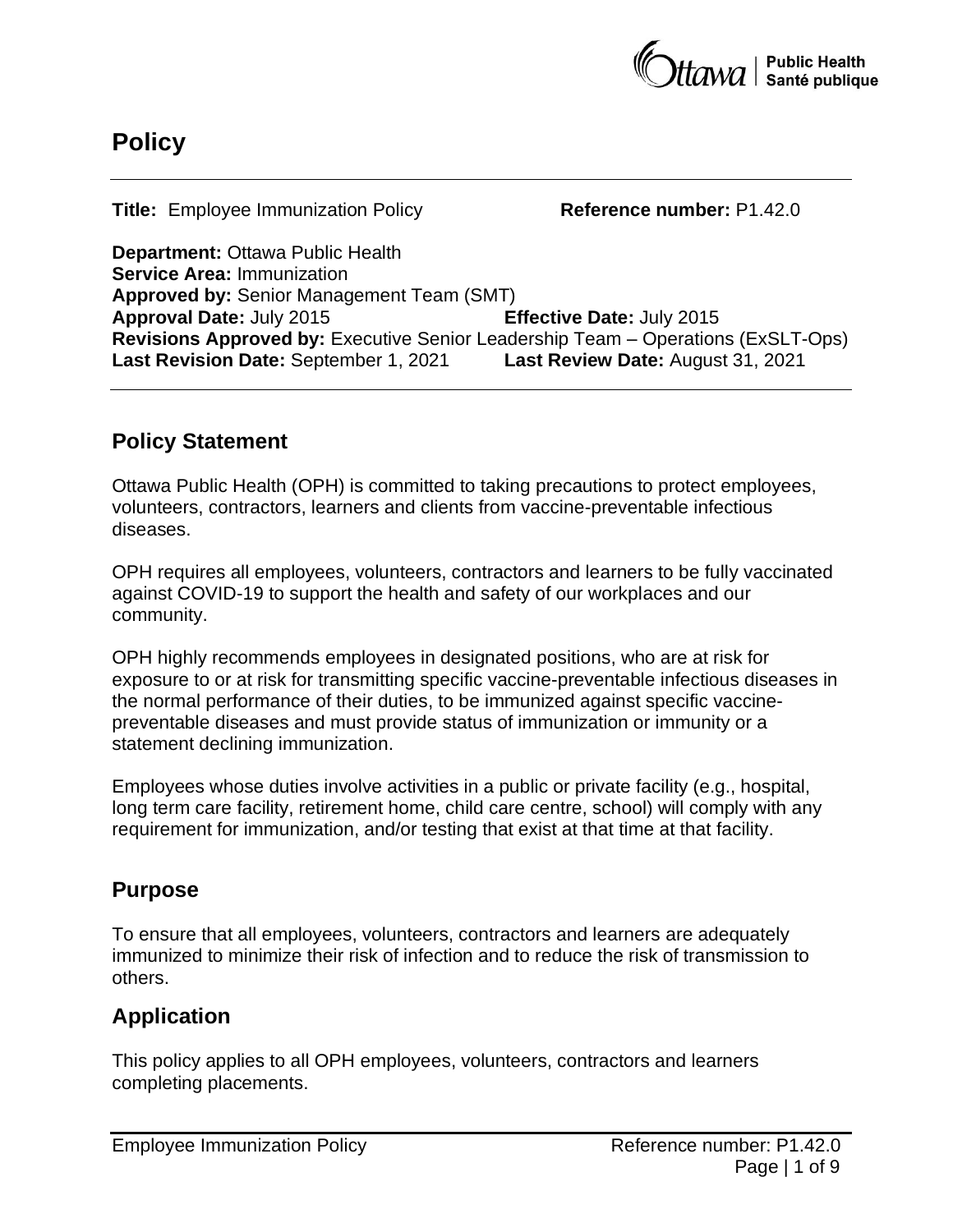

# **Policy Description**

The following sections describe the policy as it applies to different employee positions.

#### a) **Required vaccine for all employees - COVID-19**

As part of the Ottawa Public Health's commitment to develop and implement workplace controls to reduce the risk of COVID-19, all existing and future OPH employees, volunteers, contractors, and learners must provide proof of full vaccination against COVID-19. New employees, volunteers, contractors and learners are required to be fully vaccinated prior to their start date.

Timelines:

Dose One is required by September 15, 2021. Dose Two is required by October 15, 2021.

Employees must disclose their vaccination status in accordance with the established process as outlined by the employer.

Employees who are unable to be vaccinated must provide written proof of a medical reason from a physician or nurse practitioner that sets out the medical reason for not being fully vaccinated against COVID-19 and the effective time-period for the medical exemption.

Employees without a medical exemption and not fully vaccinated against the hazard of COVID-19 will be provided with information and an education course regarding COVID-19 vaccines to promote compliance with this policy. OPH will comply with its obligations under human rights legislation. Employees who advise they are unable to comply with this policy because of a human rights ground will have their situations individually assessed based on all relevant information.

Employees without an approved accommodation plan and not fully vaccinated against the hazard of COVID-19, in accordance with the implementation requirements of this policy, may elect to request vacation leave, time off in lieu of overtime (if available), or a leave of absence without pay.

#### b) **Highly recommended vaccine for all employees - influenza**

All employees are highly recommended to receive annual seasonal influenza immunization.

All OPH employees are required to submit the Seasonal Influenza Immunization Decision Form annually.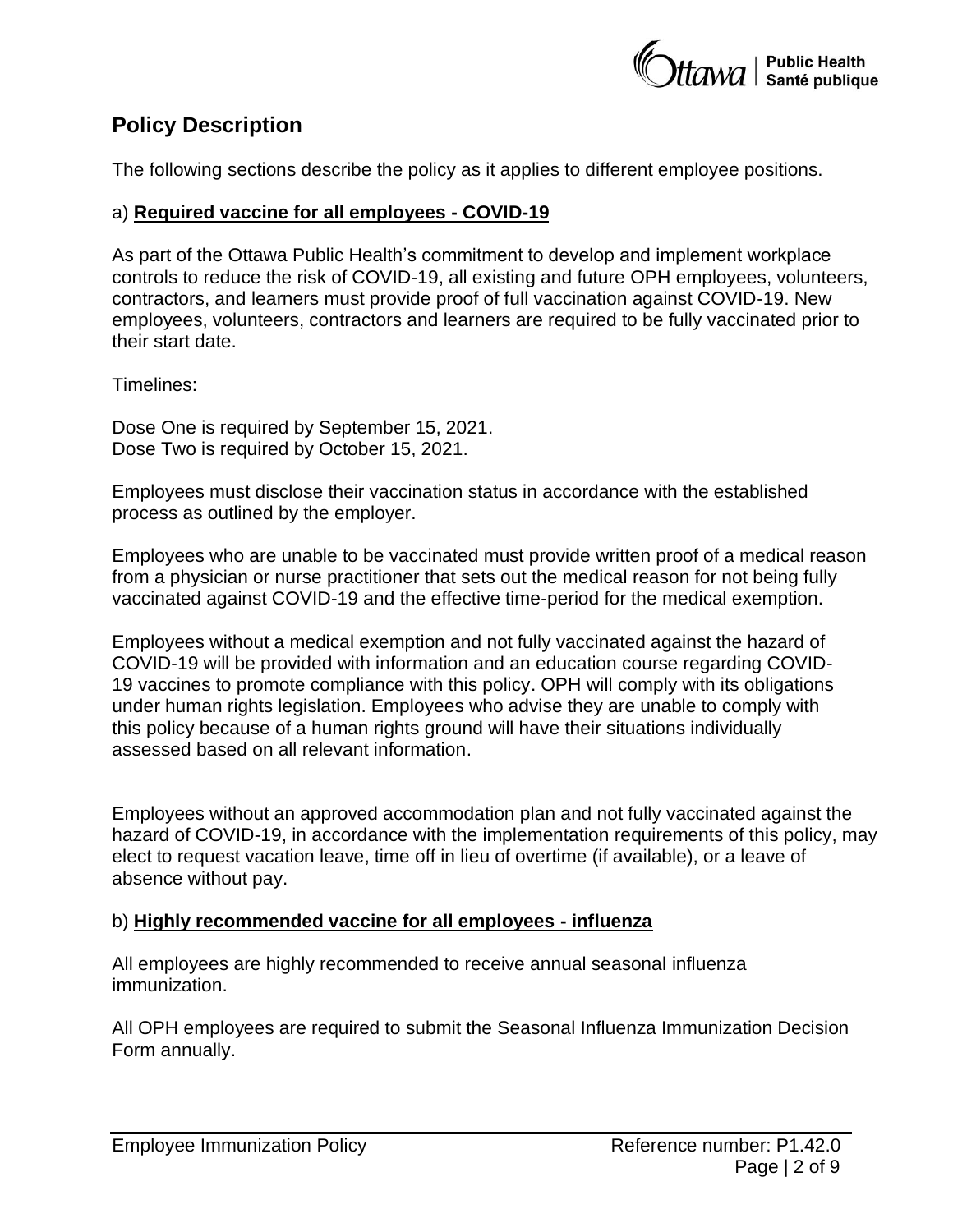

Additional details on employee influenza immunization are found in the Employee Immunization - Influenza Procedure (#1.42.1) and related forms (Seasonal Influenza Immunization Decision Form, Medical Exemption for Influenza Immunization Form and Confirmation of Taking Antiviral Medication Form).

Vaccination status information will be collected, maintained, and disclosed as outlined in this policy and in accordance with privacy legislation.

#### c) **Highly recommended vaccines for designated positions**

Maintenance of immunization is an important preventative and infection prevention and control (IPAC) strategy, which safeguards employees and protects clients. All OPH employees will be informed of the benefits of immunization and be encouraged to maintain their immunizations up to date according to [Publicly Funded Immunization](https://www.health.gov.on.ca/en/pro/programs/immunization/docs/Publicly_Funded_ImmunizationSchedule.pdf)  [Schedules for Ontario.](https://www.health.gov.on.ca/en/pro/programs/immunization/docs/Publicly_Funded_ImmunizationSchedule.pdf)

Employees in designated positions, whose work or potential work-related activities put them at occupational risk of infection, and/or those who work with populations at high risk of complications from vaccine-preventable diseases, are **highly recommended** to receive specific vaccines as described in Table 1 – Highly Recommended Vaccines for Designated Positions. New employees who are in designated positions are required to meet the immunization requirements prior to their start date.

New and incumbent employees in designated positions are required to provide documentation of immunization or other evidence of immunity to specific diseases as described in **Table 1 – Highly Recommended Vaccines for Designated Positions** or provide a signed Statement to Decline a Highly Recommended Vaccine (this is not valid for COVID-19 or influenza vaccination).

New hires in designated positions are required to meet the immunization requirements (including COVID-19) prior to their start date.

| <b>Disease</b>     | <b>Designated Positions</b>                                                                                                                                                                                                                                                                                           | <b>Acceptable Documentation</b>                                                                                                              |
|--------------------|-----------------------------------------------------------------------------------------------------------------------------------------------------------------------------------------------------------------------------------------------------------------------------------------------------------------------|----------------------------------------------------------------------------------------------------------------------------------------------|
| <b>Hepatitis B</b> | • All employees who are at-risk of<br>blood/body fluid exposure (i.e.,<br>employees who give injections<br>or immunizations, healthcare<br>providers who provide clinical<br>services in the OPH Sexual<br>Health Centre or dental clinics,<br>any other employees handling<br>sharps or blood-contaminated<br>items) | Complete series of hepatitis B-<br>containing vaccine and positive<br>post-immunization serology<br><b>OR</b><br>Serologic proof of immunity |

#### **Table 1 – Highly Recommended Vaccines for Designated Positions**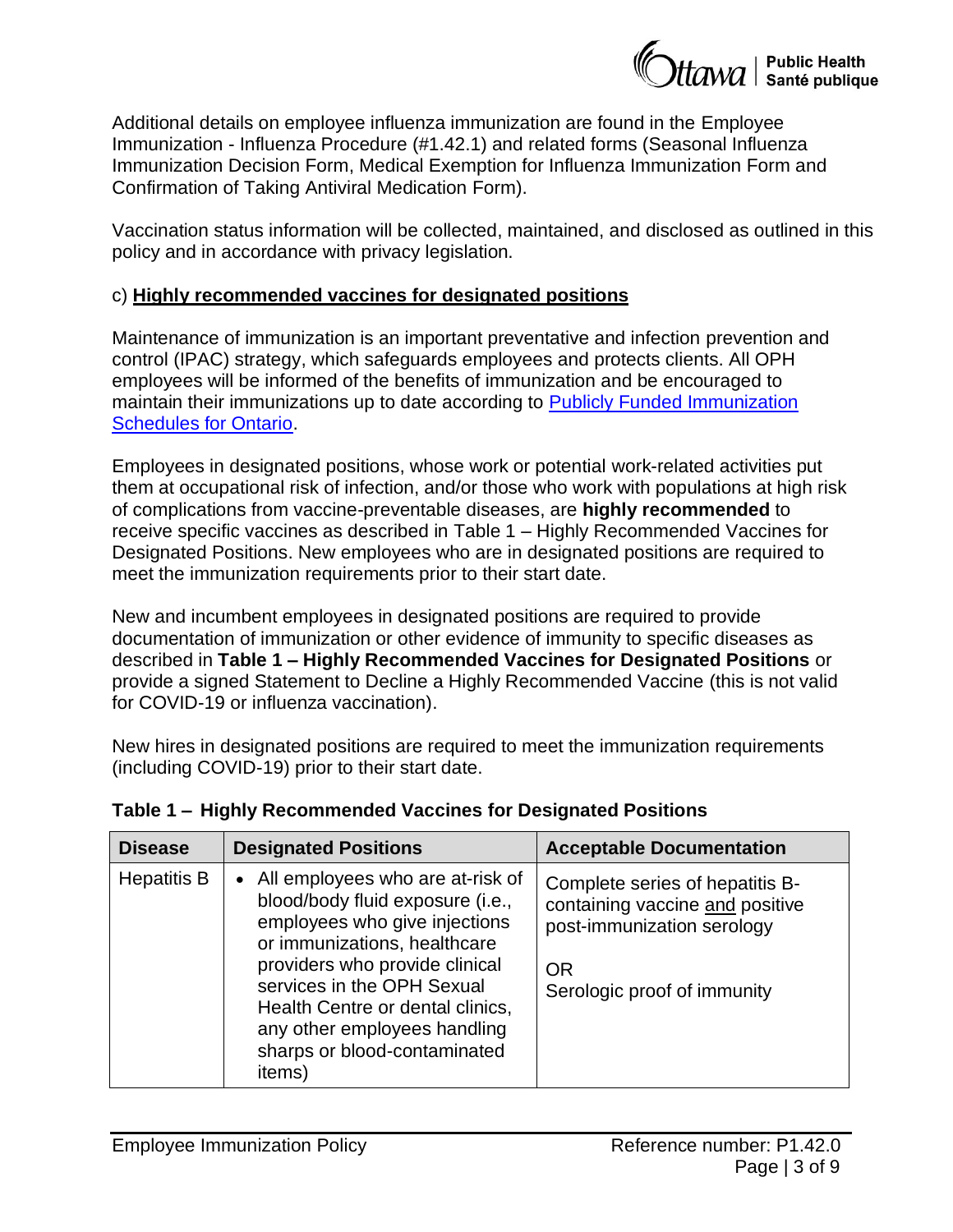| <b>Disease</b>       | <b>Designated Positions</b>                                    | <b>Acceptable Documentation</b>                                                                                                                                                                                                                                                                 |
|----------------------|----------------------------------------------------------------|-------------------------------------------------------------------------------------------------------------------------------------------------------------------------------------------------------------------------------------------------------------------------------------------------|
| <b>Measles</b>       | All employees with face-to-face<br>client contact              | Two doses of measles-containing<br>vaccine received after 12 months<br>of age<br><b>OR</b><br>serologic proof of immunity                                                                                                                                                                       |
| <b>Mumps</b>         | All employees with face-to-face<br>client contact              | Two doses of mumps-containing<br>vaccine received after 12 months<br>of age<br><b>OR</b><br>serologic proof of immunity                                                                                                                                                                         |
| Pertussis            | All employees with face-to-face<br>$\bullet$<br>client contact | One dose of acellular pertussis-<br>containing vaccine as an adult (18)<br>years of age or older)                                                                                                                                                                                               |
| Rubella              | • All employees with face-to-face<br>client contact            | One dose of rubella-containing<br>vaccine<br><b>OR</b><br>serologic proof of immunity                                                                                                                                                                                                           |
| Varicella            | All employees with face-to-face<br>client contact              | Two doses of varicella-containing<br>vaccine<br><b>OR</b><br>serologic proof of immunity<br><b>OR</b><br>self-reported history of chickenpox<br>(if the disease occurred prior to the<br>year that the one-dose varicella<br>vaccine program was<br>implemented) or herpes zoster<br>(shingles) |
| COVID-19<br>Required | • All OPH employees                                            | Documented series of accepted<br>vaccine:<br>Pfizer-BioNTech<br>$\bullet$<br>Moderna<br>AstraZeneca/COVISHIELD<br>Johnson & Johnson<br>Or other vaccines products<br>in accordance with the latest<br>Provincial guidance.                                                                      |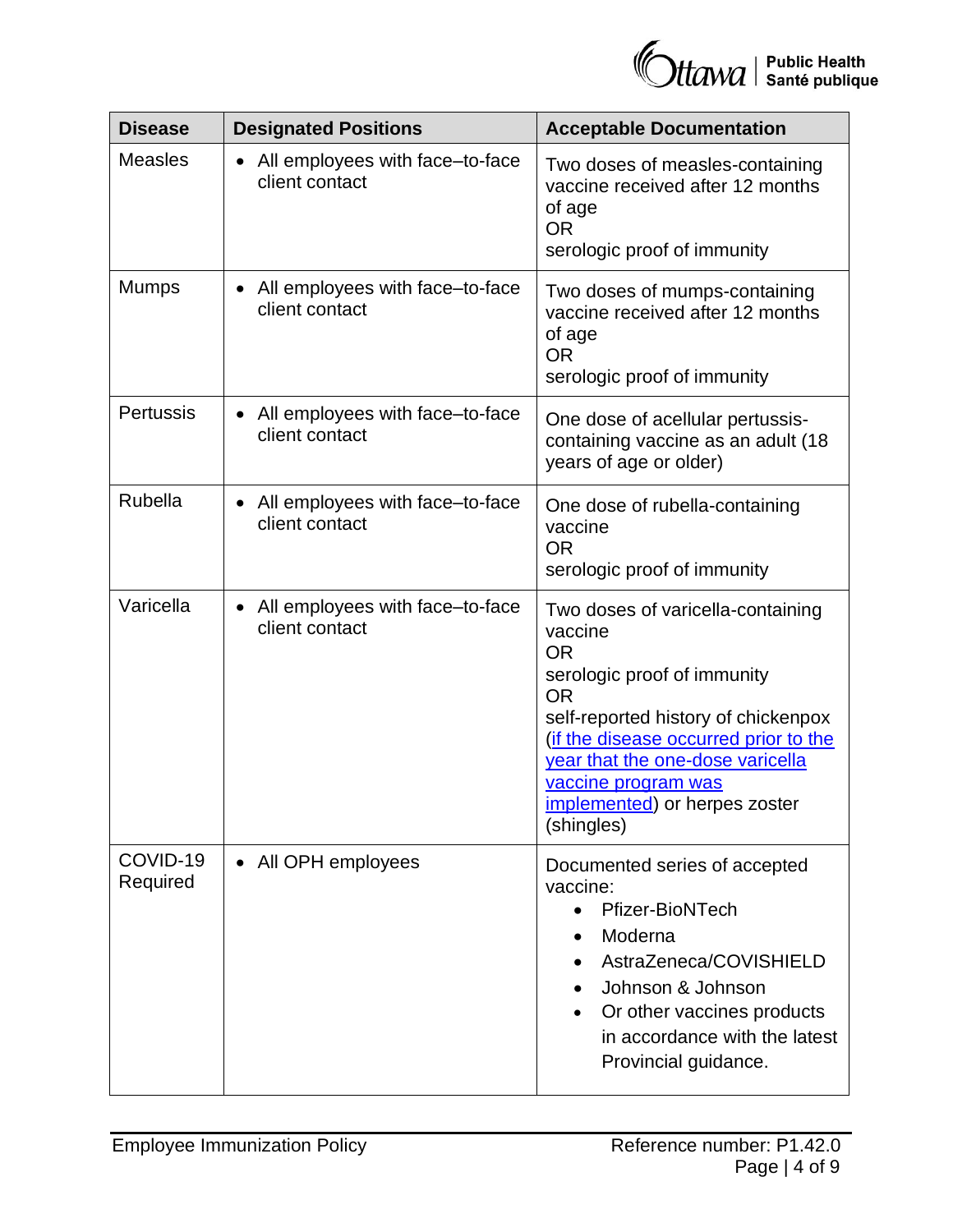| <b>Disease</b> | <b>Designated Positions</b>                                                                                                                                                                                                                                                                                                                                                                                    | <b>Acceptable Documentation</b>                                |
|----------------|----------------------------------------------------------------------------------------------------------------------------------------------------------------------------------------------------------------------------------------------------------------------------------------------------------------------------------------------------------------------------------------------------------------|----------------------------------------------------------------|
| Influenza      | • All employees who visit<br>hospitals, long term care<br>facilities, retirement homes or<br>child care centres<br>• All employees with face-to-face<br>contact with clients at high risk<br>of complications from influenza,<br>including pregnant women,<br>children aged under 5 years,<br>person aged 65 year or older,<br>and persons of any age with<br>chronic medical conditions as<br>defined by NACI | See Employee Immunization -<br>Influenza Procedure for details |

Employees in designated positions with valid medical contraindications to immunization are required to provide healthcare provider documentation of this; this is required only once. Employees in designated positions who have not received the immunizations listed in Table 1 (or who do not have laboratory evidence of immunity) may have their duties reassigned.

Employees whose duties involve activities in a public or private facility (e.g., hospital, long term care facility, retirement home, child care centre, school) are expected to comply with any requirement for immunization and/or chemoprophylaxis that exist at that time at that facility.

OPH Employee Immunization Coordinator will help coordinate serology testing and/or immunization of employees for whom it is indicated.

#### **Requirements for Learners**

All learners are required to meet the immunization requirements specified in this Policy prior to the start of their placements. The OPH Student Placement Coordinator ensures that educational institutions provide written confirmation for each learner indicating they meet OPH immunization requirements.

### **Responsibilities**

#### **Medical Officer of Health/Associate Medical Officer of Health:**

• May declare outbreaks or levels of community transmission of vaccinepreventable diseases that require modifications to work of non-immune employees; institutional outbreaks are typically declared by the affected institutions.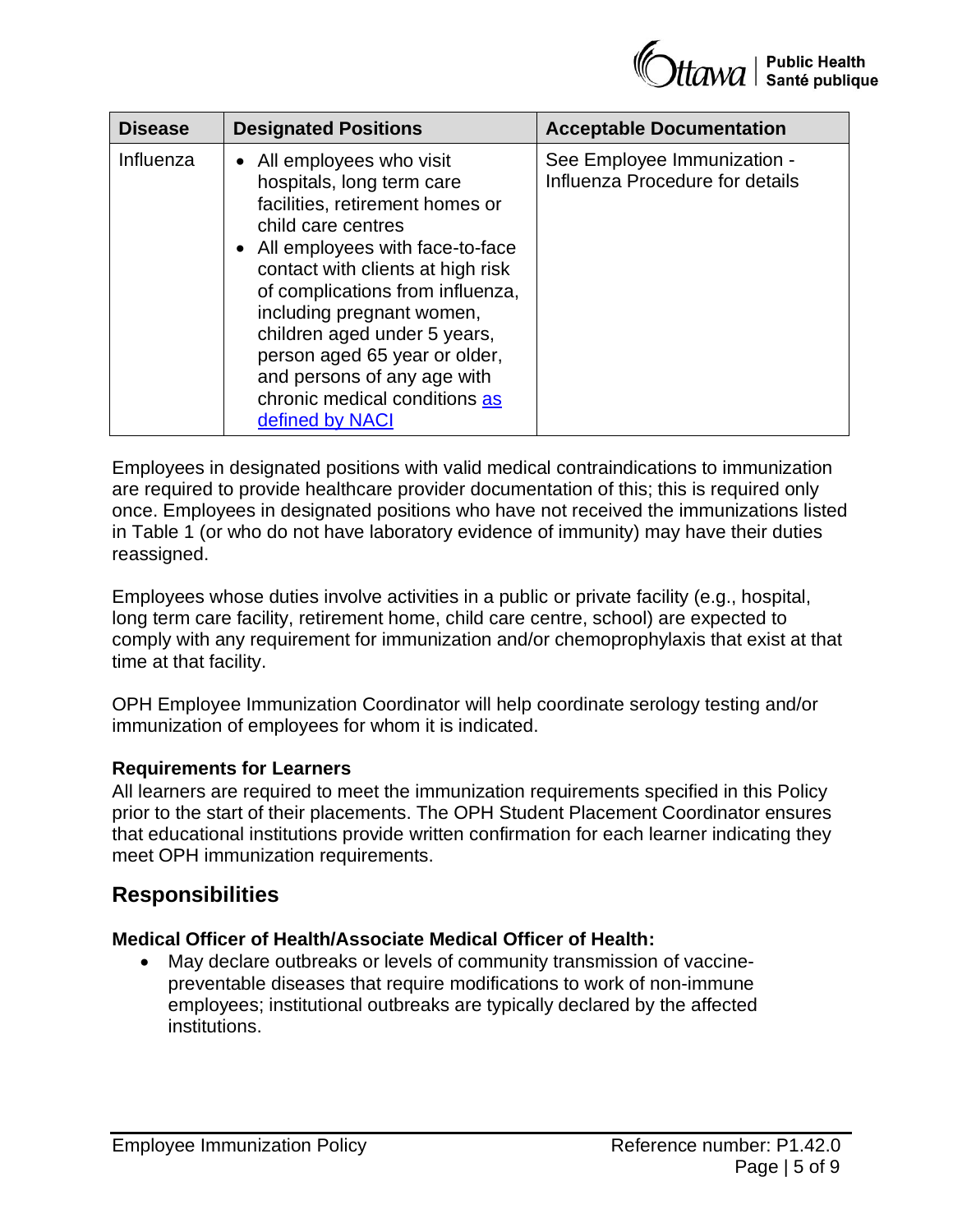

#### **Service Area Directors/Program Managers/Supervisors:**

- Provide employees, volunteers, contractors, and learners with access to information about COVID-19 health and safety protocols and COVID-19 vaccines
- Ensure employees are following health and safety protocols including being vaccinated against COVID-19
- Ensure employees who are not fully vaccinated have provided required medical proof of exemption or have received information regarding the COVID-19 educational course
- Review and manage accommodation requests, in consultation with Human Resources and in accordance with the City's Accommodation Policy
- Identify the positions in their program areas to which the recommendations in Table 1 apply
- Inform candidates, at the time of interview, of the requirements for documentation of immunization status
- For new hires, ensure that the requirements for immunization are received prior to start date
- In outbreak situations, ensure that non-immune employees are not assigned work in situations where transmission is likely

#### **City of Ottawa Human Resources:**

- Collect, maintain vaccination status information
- Prepare vaccination status reports as required
- Ensure COVID-19 education course is available to employees
- Provide guidance and support to managers and supervisors to assist with developing and managing employee accommodation plans
- Ensure all future hires are aware of and meet the requirements of this policy

### **OPH Employee Immunization Coordinator:**

- Confidentially assesses immunization records of OPH employees as required including those in designated positions, requests serology if indicated, and advises employees of immunizations that are not up-to-date
- Ensures documentation of immunization or immunity (or signed Statement to Decline a Highly Recommended Vaccine) has been received for all employees in designated positions
- Ensures proof of medical exemption
- Ensures annual documentation of influenza immunization (or signed Seasonal Influenza Immunization Decision Form) has been received for all employees, and notifies the immediate supervisors of those employees who have not submit the forms after the deadline has passed
- In the case of an outbreak of one of the diseases in Table 1 (except seasonal influenza, see Employee Immunization - Influenza Procedure for detail), notifies the immediate supervisors of those employees who are not immune
- Ensures information is entered into the Employee Immunization database as required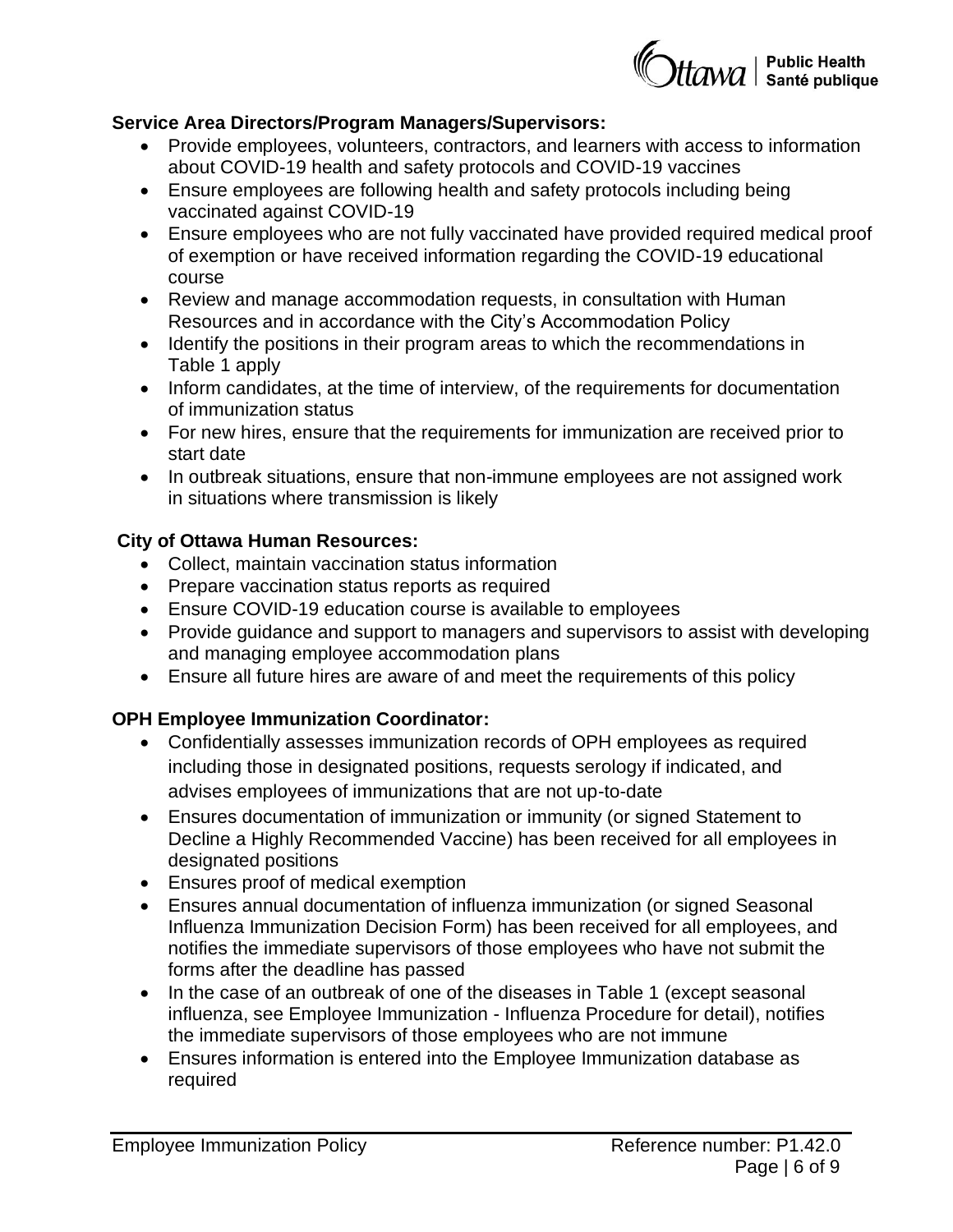

- Ensures consistent implementation of the policy across the department
- Prepares/reviews vaccination reports as required

#### **Employees in designated positions:**

- Provide documentation of the immunizations in Table 1 Highly Recommended Vaccines for Designated Positions, a valid medical exemption, or a Statement to Decline a Highly Recommended Vaccine as required in this policy
- In an outbreak and if not immune, accept alternate work arrangements as directed by immediate supervisor and/or program manager

#### **All employees:**

- Submit the Seasonal Influenza Immunization Decision Form annually
- Provide proof of being fully vaccinated against COVID-19
- Provide proof of medical exemption if they are not fully vaccinated against mandatory COVID-19 vaccine and other recommended vaccines
- Complete COVID-19 educational course if proof of vaccination was not provided
- Educate themselves about COVID-19 and COVID-19 vaccinations
- Continue to follow health and safety protocols to prevent the spread of COVID-19 before and after vaccination
- Advise their manager or supervisor of the need for accommodation in accordance with the City's Accommodation Policy
- Maintain their vaccination status including obtaining boosters as they are required and providing proof of full vaccination in accordance with this Policy

## **Information and Reporting**

Vaccination status information collected regarding employees, volunteers, contractors and learners will only be used and disclosed as required for:

- the reasonable purpose of implementing reasonable controls to ensure the health and safety of all individuals in the workplace through appropriate health and safety planning based on vaccination rates and status
- reporting requirements to government, Board of Health and Council, or to respond to public information and media requests for statistical information regarding the City's vaccination rates, using non-identifiable/aggregate data.

Departments with specific ministry or government reporting requirements are responsible to ensure reporting requirements for their operations are met.

Vaccination status information will be collected, maintained, and disclosed as outlined in this policy and in accordance with privacy legislation.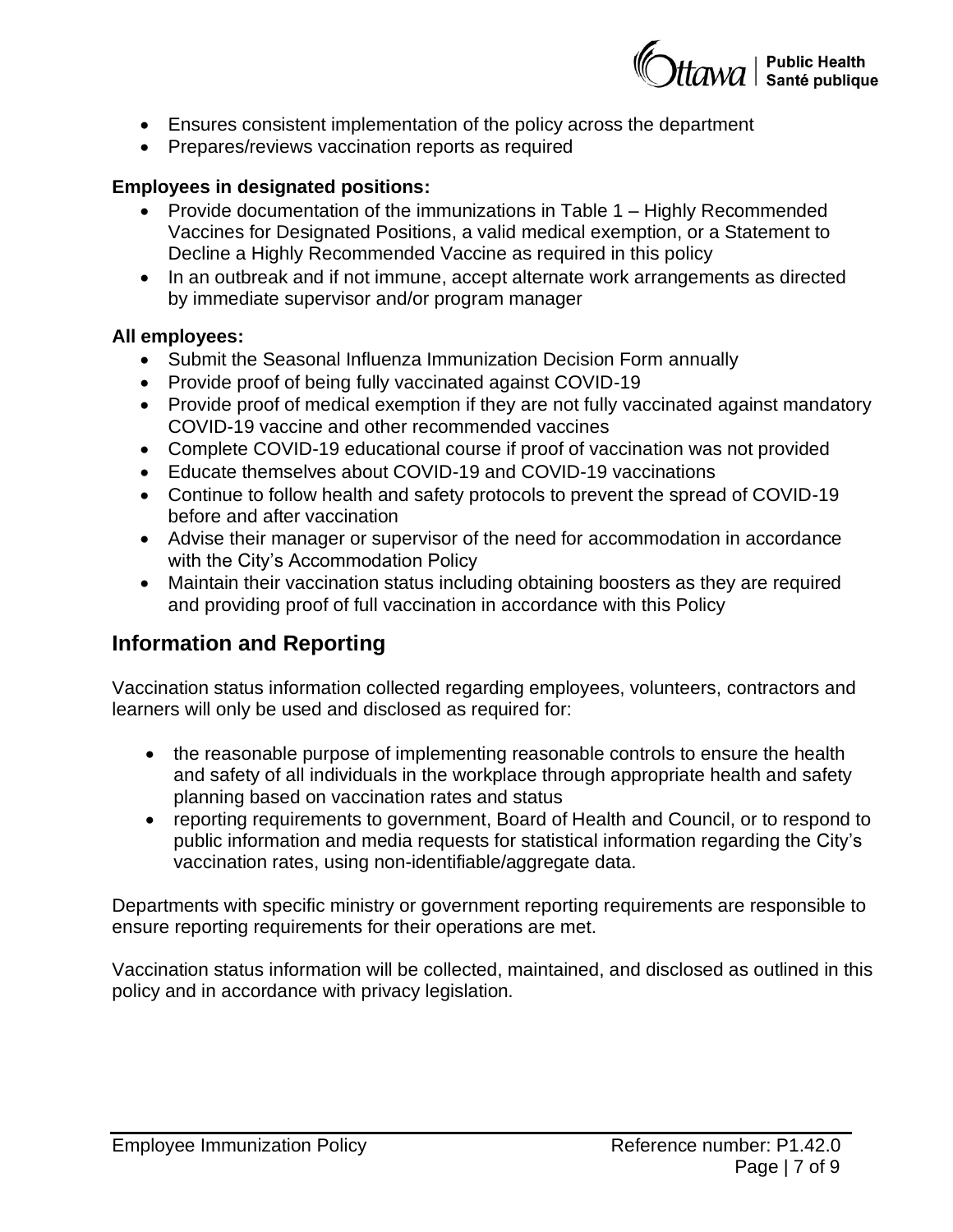

### **Monitoring/Contraventions**

Managers and supervisors are responsible for monitoring compliance with this policy.

Employees who do not comply with this policy may be subject to discipline, up to and including termination.

Consequences for contravention of this policy by learners will be as outlined in the Student Placement Agreements between the Academic Institutions and the City of Ottawa.

### **References**

- OPH Employee Immunization Laboratory Requisitions Policy and Procedure (Reference Numbers 1.57.0 and 1.57.1)
- OPH Employee Immunization Venipuncture Policy and Procedure (Reference Numbers 1.58.0 and 1.58.1)
- OPH Employee Immunization Specimen Labeling, Storage and Transportation Policy and Procedure (Reference Numbers 1.59.0 and 1.59.1)
- OPH Employee Immunization Influenza Procedure (#1.42.1)
- OPH Ethical Decision-Making Worksheet for COVID-19, August 2021 (on file)
- Public Health Agency of Canada. Canadian Immunization Guide, Evergreen Edition <http://www.phac-aspc.gc.ca/publicat/cig-gci/index-eng.php>
- Publicly Funded Immunization Schedules for Ontario January 2021 [https://www.health.gov.on.ca/en/pro/programs/immunization/docs/Publicly\\_Funded\\_I](https://www.health.gov.on.ca/en/pro/programs/immunization/docs/Publicly_Funded_ImmunizationSchedule.pdf) [mmunizationSchedule.pdf](https://www.health.gov.on.ca/en/pro/programs/immunization/docs/Publicly_Funded_ImmunizationSchedule.pdf)
- City of Ottawa COVID-19 Health and Safety Controls Policy
- City of Ottawa Leave of Absence Policy
- City of Ottawa Workplace Accommodation Policy

# **Legislative & Administrative Authorities**

- [Accessibility for Ontarians with Disabilities Act, 2005,](https://www.ontario.ca/laws/statute/05a11) S.O. 2005, c. 11
- [Canada Labour Code Part II -Occupational Health and Safety, 2021](https://laws-lois.justice.gc.ca/eng/acts/L-2/index.html)
- [Canadian Human Rights Act \(R.S.C., 1985 C. H-6\)](https://laws-lois.justice.gc.ca/eng/acts/h-6/)
- Health [Protection and Promotion Act, R.S.O. 1990, c. H.7](https://www.ontario.ca/laws/statute/90h07)
- [Occupational Health and Safety Act, R.S.O. 1990, c. O.1](https://www.ontario.ca/laws/statute/90o01)
- [Ontario Human Rights Code, R.S.O 1990, C.H.19](https://www.ontario.ca/laws/statute/90h19)
- [Personal Health Information Protection Act,](https://www.google.ca/url?sa=t&rct=j&q=&esrc=s&source=web&cd=1&cad=rja&uact=8&ved=2ahUKEwiVwP6s0aTeAhVHwYMKHbvqAZwQFjAAegQIBhAC&url=https%3A%2F%2Fwww.ontario.ca%2Flaws%2Fstatute%2F04p03&usg=AOvVaw0jYHEtd_Xz8dKJR1avWueQ) 2004, S.O. 2004, c. 3, Sched. A